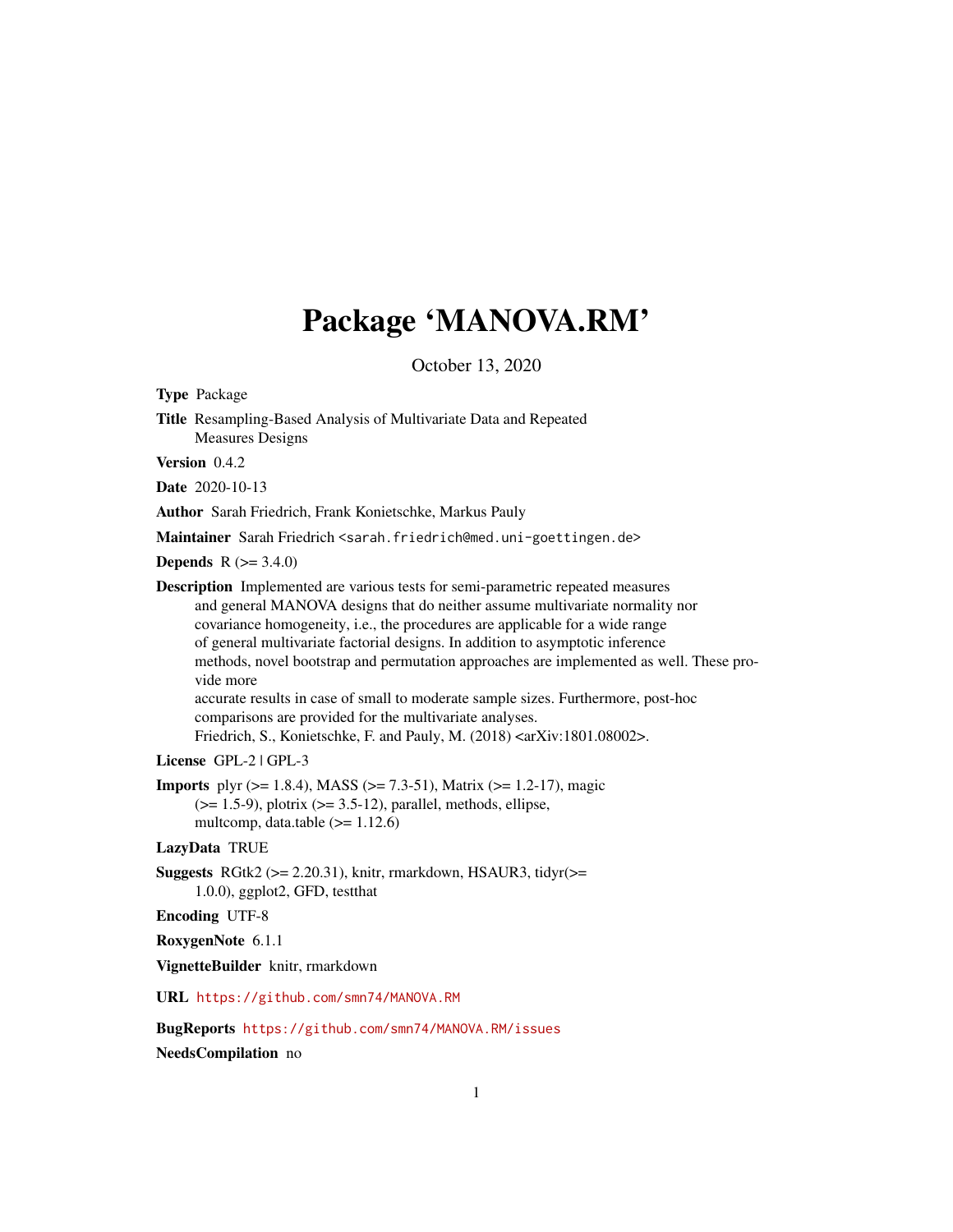<span id="page-1-0"></span>Repository CRAN

Date/Publication 2020-10-13 07:50:03 UTC

# R topics documented:

|       |        | $\overline{2}$ |
|-------|--------|----------------|
|       |        | 3              |
|       |        | $\overline{4}$ |
|       |        | -5             |
|       |        | 6              |
|       |        | 6              |
|       |        | 7              |
|       |        | -9             |
|       |        |                |
|       | multRM |                |
|       |        |                |
|       |        |                |
|       |        |                |
|       |        |                |
|       | RM.    |                |
|       |        |                |
|       |        |                |
|       |        |                |
| Index |        | 21             |

conf.reg *The conf.reg() function calculates confidence regions for contrasts in multivariate factorial designs. In the two-dimensional case, confidence ellipsoids can be plotted via the generic* plot() *function.*

# Description

The conf.reg() function calculates confidence regions for contrasts in multivariate factorial designs. In the two-dimensional case, confidence ellipsoids can be plotted via the generic plot() function.

# Usage

conf.reg(object, nullhypo)

| object   | A MANOVA object.                                                                                                  |
|----------|-------------------------------------------------------------------------------------------------------------------|
| nullhypo | In scenarios with more than one factor, the null hypothesis, i.e., the contrast of<br>interest must be specified. |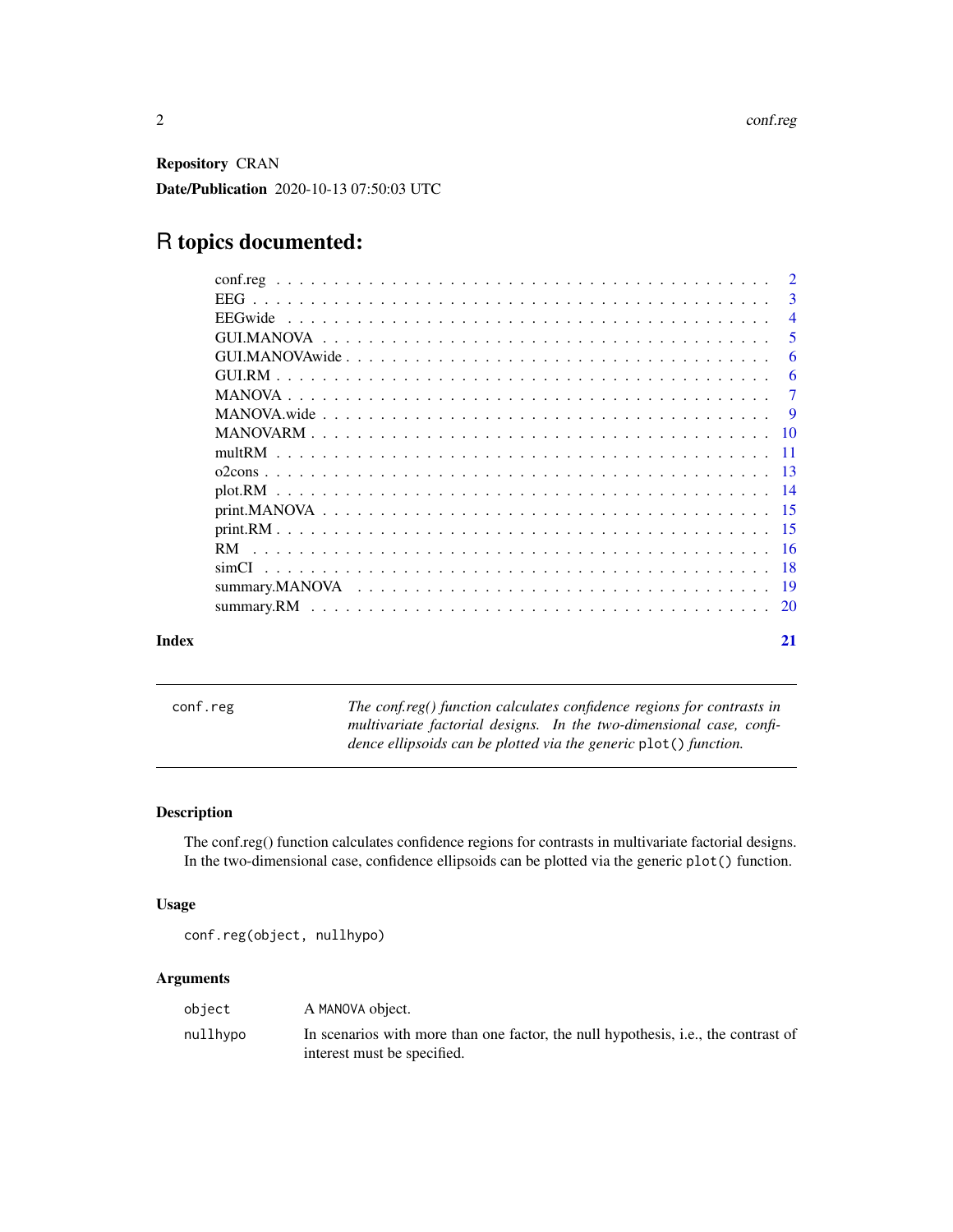### <span id="page-2-0"></span>Value

A confreg object containing the following components:

| center       | The center of the confidence ellipsoid.                                                                                                                                                                                                                     |
|--------------|-------------------------------------------------------------------------------------------------------------------------------------------------------------------------------------------------------------------------------------------------------------|
| scale        | The scaling factors for the axis of the confidence ellipsoid calculated as $\sqrt{\lambda * c/N}$ ,<br>where $\lambda$ are the eigenvalues, c denotes the bootstrap quantile and N is the total<br>sample size. See Friedrich and Pauly (2018) for details. |
| eigenvectors | The corresponding eigenvectors, which determine the axes of the ellipsoid.                                                                                                                                                                                  |

# References

Friedrich, S., and Pauly, M. (2018). MATS: Inference for potentially singular and heteroscedastic MANOVA. Journal of Multivariate Analysis, 165, 166-179.

#### Examples

```
data(EEG)
EEG_mod <- MANOVA(resp ~ sex * diagnosis,
                    data = EEG, subject = "id", resampling = "paramBS",
                    alpha = 0.05, iter = 10, CPU = 1)
conf.reg(EEG_mod, nullhypo = "sex")
```
EEG *EEG Measurements in Patients with Alzheimer's Disease (long format)*

#### Description

At the Department of Neurology, University Clinic of Salzburg, 160 patients were diagnosed with either AD, MCI, or SCC, based on neuropsychological diagnostics. This data set contains z-scores for brain rate and Hjorth complexity, each measured at frontal, temporal and central electrode positions and averaged across hemispheres. In addition to standardization, complexity values were multiplied by -1 in order to make them more easily comparable to brain rate values: For brain rate we know that the values decrease with age and pathology, while Hjorth complexity values are known to increase with age and pathology. The three between-subjects factors considered were sex (men vs. women), diagnosis (AD vs. MCI vs. SCC), and age  $(< 70$  vs.  $>= 70$  years). Additionally, the within-subjects factors region (frontal, temporal, central) and feature (brain rate, complexity) structure the response vector.

#### Usage

data(EEG)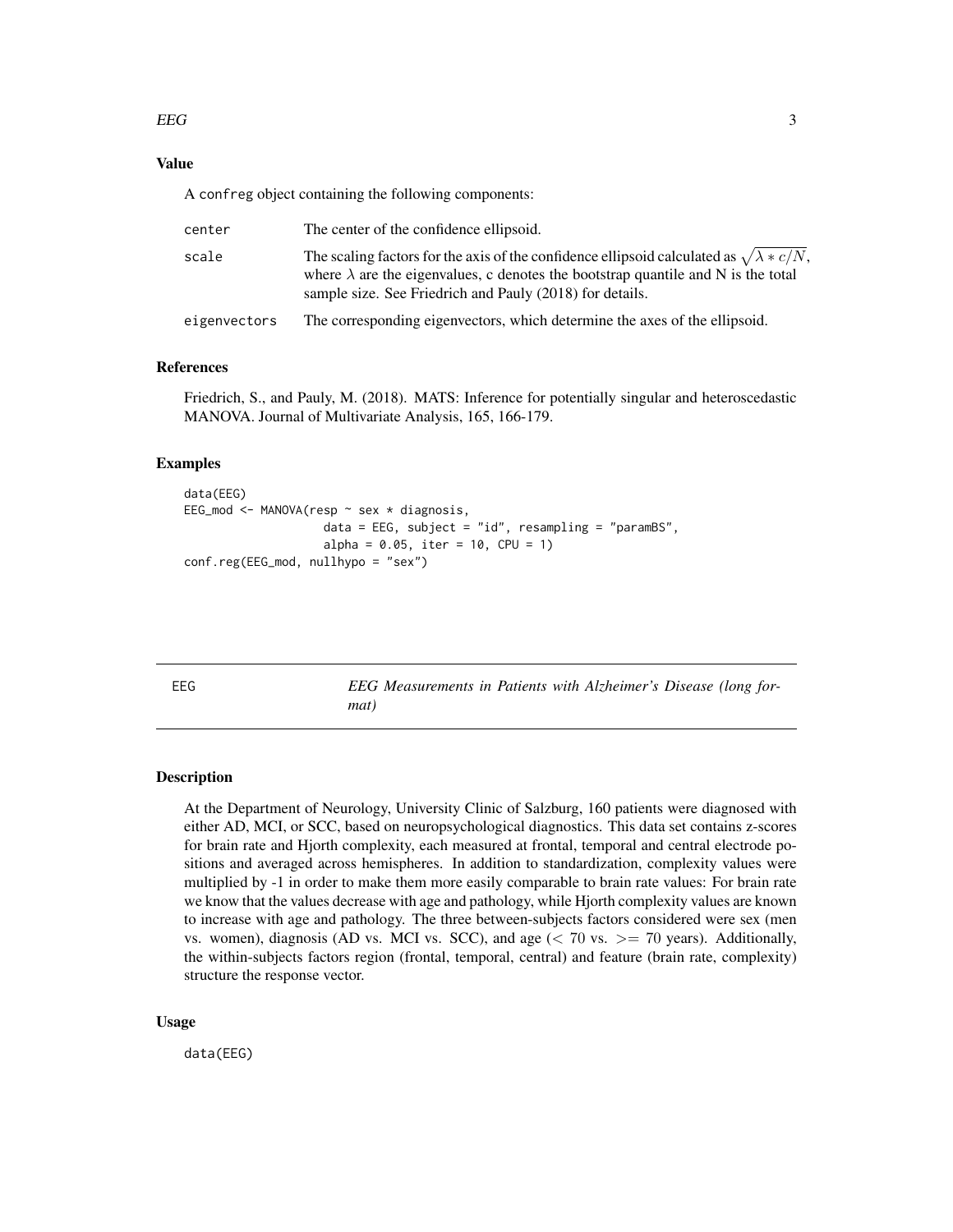<span id="page-3-0"></span>A data frame with 960 rows and 7 variables:

resp EEG measurements

sex sex of the patient

age age of the patient, coded as 0 for less than 70 years and 1 for  $\geq$  70 years

diagnosis neuropsychological diagnosis, AD for Alzheimer's Disease, MCI for mild cognitive impairment or SCC for subjective cognitive complaints without clinically significant deficits

region brain region of the EEG measurements, one of "temporal", "frontal" and "central"

feature feature of the EEG measurements, either "brainrate" or "complexity"

id Subject id

#### Source

Bathke, A., Friedrich, S., Konietschke, F., Pauly, M., Staffen, W., Strobl, N. and Hoeller, Y. (2018). Testing Mean Differences among Groups: Multivariate and Repeated Measures Analysis with Minimal Assumptions. Multivariate Behavioral Research. Doi: 10.1080/00273171.2018.1446320.

#### Examples

```
library(ggplot2)
ggplot(EEG, aes(x=sex, y=resp)) + geom_point(alpha=0.5) + facet_grid(region+feature~diagnosis) +
   stat_summary(fun.y = mean, fun.ymin = min, fun.ymax = max, colour = "red")
```
EEGwide *EEG Measurements in Patients with Alzheimer's Disease (wide format)*

#### Description

At the Department of Neurology, University Clinic of Salzburg, 160 patients were diagnosed with either AD, MCI, or SCC, based on neuropsychological diagnostics. This data set contains z-scores for brain rate and Hjorth complexity, each measured at frontal, temporal and central electrode positions and averaged across hemispheres. In addition to standardization, complexity values were multiplied by -1 in order to make them more easily comparable to brain rate values: For brain rate we know that the values decrease with age and pathology, while Hjorth complexity values are known to increase with age and pathology. The three between-subjects factors considered were sex (men vs. women), diagnosis (AD vs. MCI vs. SCC), and age  $(< 70 \text{ vs. } >= 70 \text{ years})$ . Additionally, the within-subjects factors region (frontal, temporal, central) and feature (brain rate, complexity) structure the response vector.

#### Usage

data(EEGwide)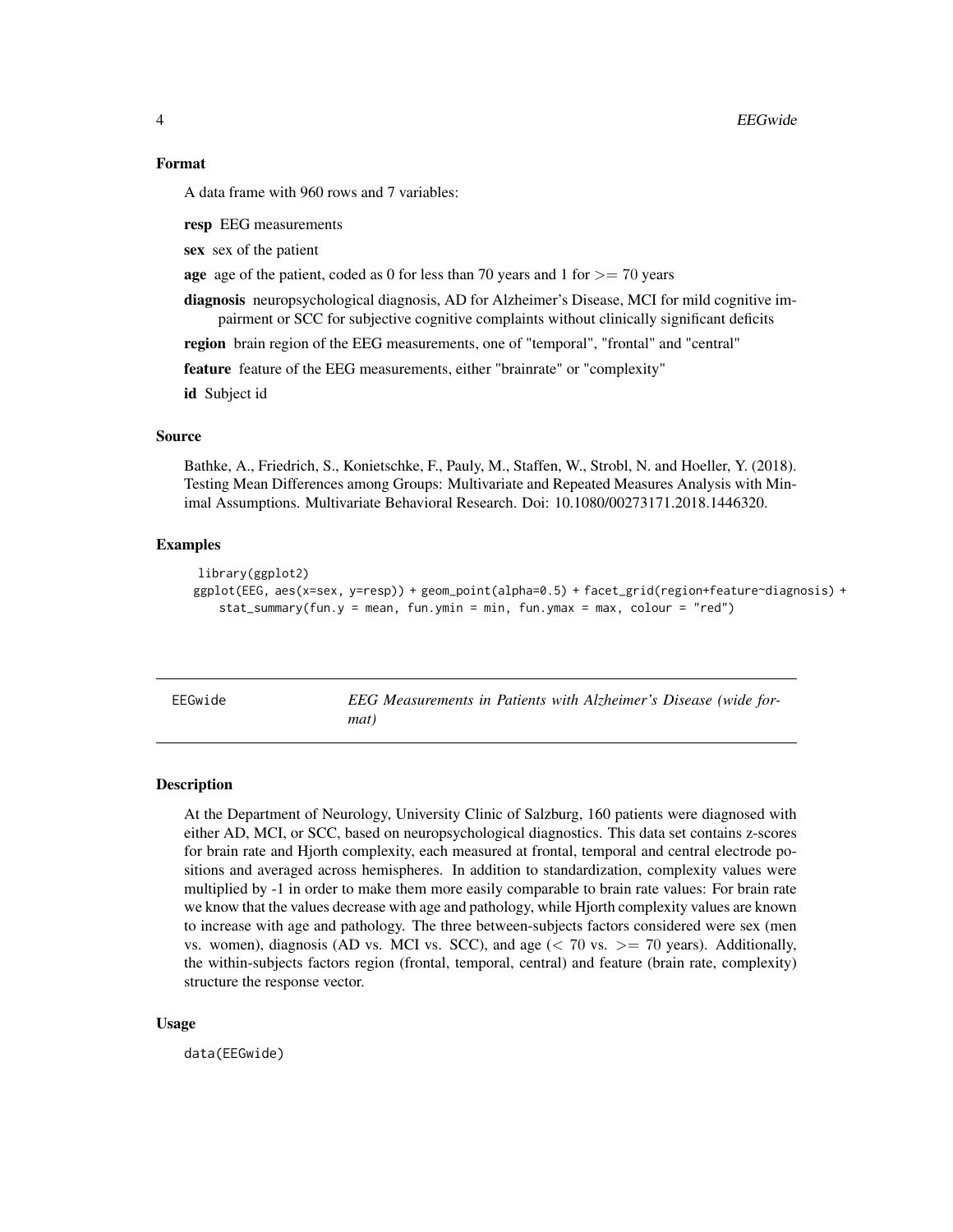# <span id="page-4-0"></span>GUI.MANOVA 5

#### Format

A data frame with 160 rows and 9 variables:

brainrate\_temporal EEG measurements for brainrate in temporal regions brainrate frontal EEG measurements for brainrate in frontal regions brainrate\_central EEG measurements for brainrate in central regions complexity\_temporal EEG measurements for complexity in temporal regions complexity\_frontal EEG measurements for complexity in frontal regions complexity\_central EEG measurements for complexity in central regions sex sex of the patient age age of the patient diagnosis neuropsychological diagnosis, AD for Alzheimer's Disease, MCI for mild cognitive impairment or SCC for subjective cognitive complaints without clinically significant deficits AgeGroup categorized age, coded as 0 for less than 70 years and 1 for  $\geq$  70 years

#### Details

Note that this data set contains exactly the same data as the data set 'EEG', only the format is different. The transformation between the different formats can be achieved using, e.g., the tidyr package.

#### Source

Bathke, A., Friedrich, S., Konietschke, F., Pauly, M., Staffen, W., Strobl, N. and Hoeller, Y. (2018). Testing Mean Differences among Groups: Multivariate and Repeated Measures Analysis with Minimal Assumptions. Multivariate Behavioral Research. Doi: 10.1080/00273171.2018.1446320.

@examples library("ggplot2") qplot(data = EEGwide, diagnosis)

GUI.MANOVA *A graphical user interface for the MANOVA() function*

#### **Description**

This function provides a graphical user interface for calculating statistical tests for multivariate data.

#### Usage

GUI.MANOVA()

#### Details

The function produces a GUI for the calculation of the test statistics. Data can be loaded via the "load data" button. The formula, number of resampling iterations (default: 10,000) and the significance level alpha (default: 0.05) need to be specified. Furthermore, the column name specifying the subjects in the data needs to be provided. For the resampling methods, the user can choose between a parametric bootstrap approach (see e.g. Konietschke et al. (2015)) and a Wild bootstrap using Rademacher weights (see e.g. Bathke et al. (2018)).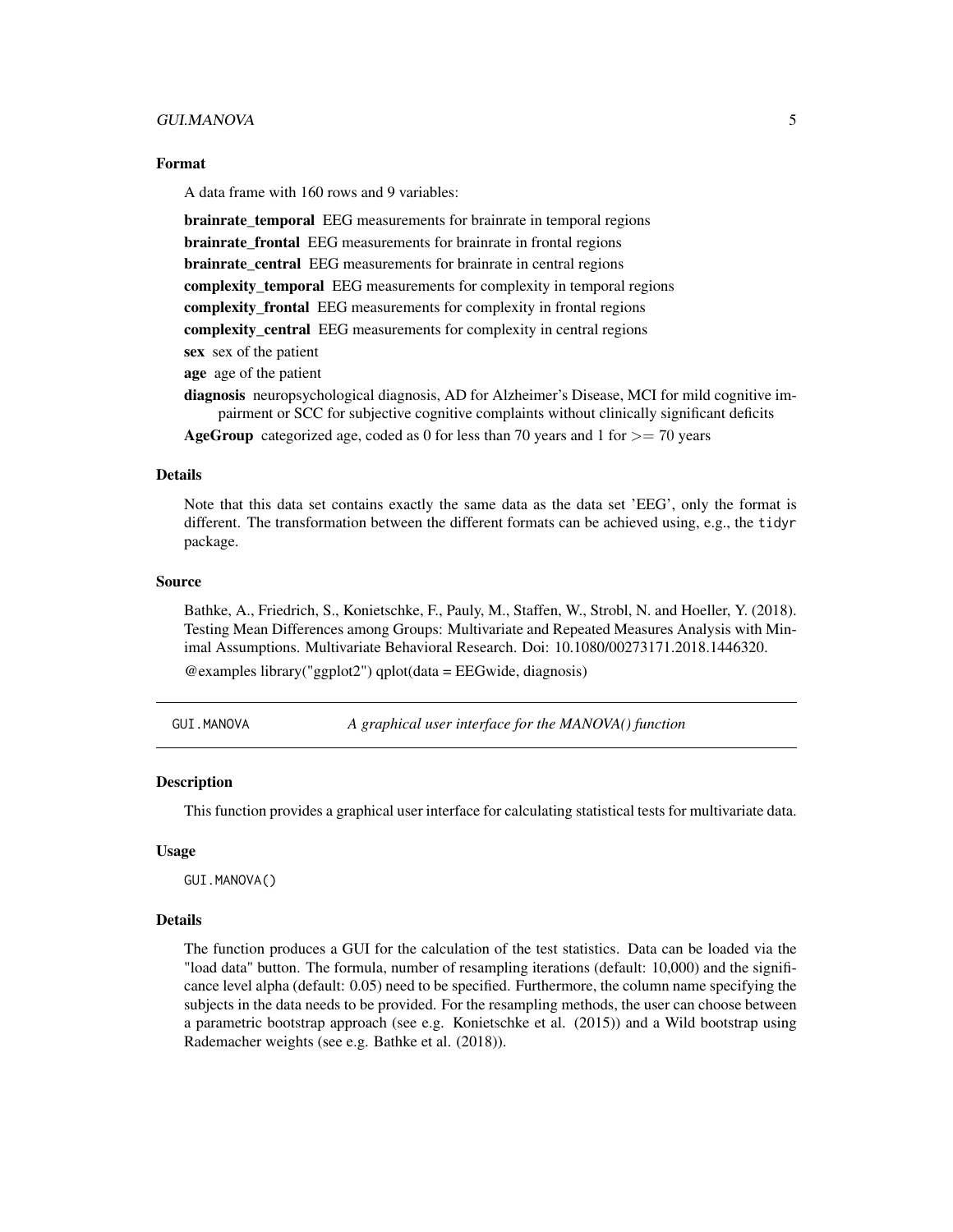<span id="page-5-0"></span>

This function provides a graphical user interface for calculating statistical tests for multivariate data.

#### Usage

GUI.MANOVAwide()

#### Details

The function produces a GUI for the calculation of the test statistics. Data can be loaded via the "load data" button. The formula, number of resampling iterations (default: 10,000) and the significance level alpha (default: 0.05) need to be specified. For the resampling methods, the user can choose between a parametric bootstrap approach (see e.g. Konietschke et al. (2015)) and a Wild bootstrap using Rademacher weights (see e.g. Bathke et al. (2018)).

GUI.RM *A graphical user interface for the RM() function*

#### Description

This function provides a graphical user interface for calculating statistical tests in repeated measures designs.

#### Usage

GUI.RM()

#### Details

The function produces a GUI for the calculation of the test statistics and for plotting. Data can be loaded via the "load data" button. The formula, number of resampling iterations (default: 10,000) and the significance level alpha (default: 0.05) need to be specified. Furthermore, the number of sub-plot factors and the column name specifying the subjects in the data need to be provided. For the resampling methods, the user can choose between a permutation approach (Friedrich et al. (2017)), a parametric bootstrap approach (Konietschke et al. (2015)) and a Wild bootstrap using Rademacher weights (Bathke et al. (2018)). If the plot option is chosen, an additional window opens containing information on the plots.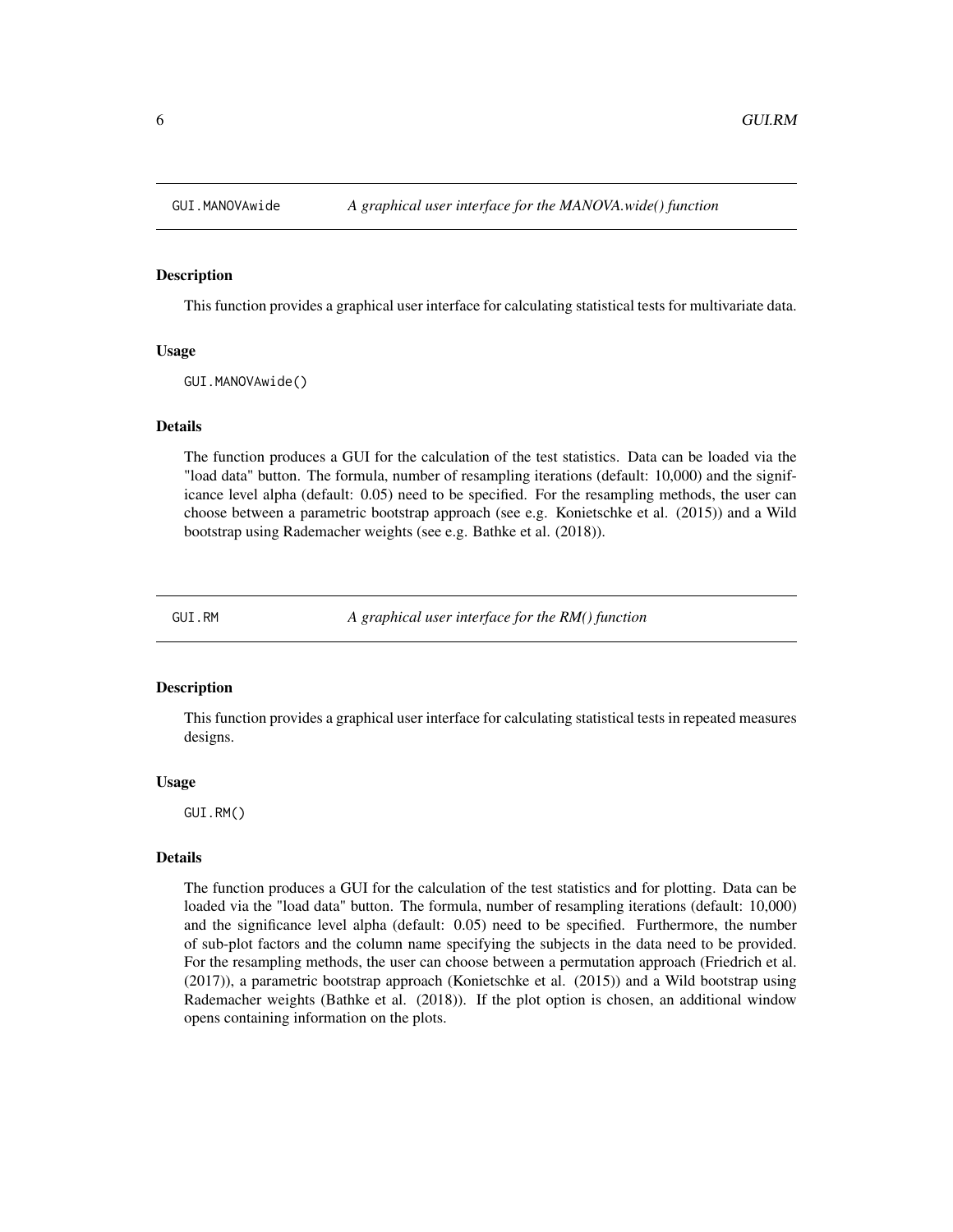<span id="page-6-1"></span><span id="page-6-0"></span>

The MANOVA function calculates the Wald-type statistic (WTS) and a modified ANOVA-type statistic (MATS) as well as resampling versions of these test statistics for semi-parametric multivariate data.

#### Usage

```
MANOVA(formula, data, subject, iter = 10000, alpha = 0.05,
  resampling = "paramBS", CPU, seed, nested.levels.unique = FALSE,
  dec = 3)
```
#### Arguments

| formula              | A model formula object. The left hand side contains the response variable and<br>the right hand side contains the factor variables of interest.                                                                                                                                                        |  |
|----------------------|--------------------------------------------------------------------------------------------------------------------------------------------------------------------------------------------------------------------------------------------------------------------------------------------------------|--|
| data                 | A data frame, list or environment containing the variables in formula. Data<br>must be in long format and must not contain missing values.                                                                                                                                                             |  |
| subject              | The column name of the subjects in the data.                                                                                                                                                                                                                                                           |  |
| iter                 | The number of iterations used for calculating the resampled statistic. The default<br>option is $10,000$ .                                                                                                                                                                                             |  |
| alpha                | A number specifying the significance level; the default is 0.05.                                                                                                                                                                                                                                       |  |
| resampling           | The resampling method to be used, one of "paramBS" (parametric bootstrap<br>approach) and "WildBS" (wild bootstrap approach with Rademacher weights).                                                                                                                                                  |  |
| <b>CPU</b>           | The number of cores used for parallel computing. If omitted, cores are detected<br>via detectCores.                                                                                                                                                                                                    |  |
| seed                 | A random seed for the resampling procedure. If omitted, no reproducible seed<br>is set.                                                                                                                                                                                                                |  |
| nested.levels.unique |                                                                                                                                                                                                                                                                                                        |  |
|                      | A logical specifying whether the levels of the nested factor(s) are labeled uniquely<br>or not. Default is FALSE, i.e., the levels of the nested factor are the same for<br>each level of the main factor. For an example and more explanations see the<br>GFD package and the corresponding vignette. |  |
| dec                  | Number of decimals the results should be rounded to. Default is 3.                                                                                                                                                                                                                                     |  |

## Details

The MANOVA() function provides the Wald-type statistic (WTS) as well as the modified ANOVAtype statistic (MATS) for multivariate designs with metric data as described in Konietschke et al. (2015) and Friedrich and Pauly (2018), respectively. The MATS is invariant under scale transformations of the components and applicable to designs with singular covariance matrices. Both tests are applicable for non-normal error terms, different sample sizes and/or heteroscedastic variances.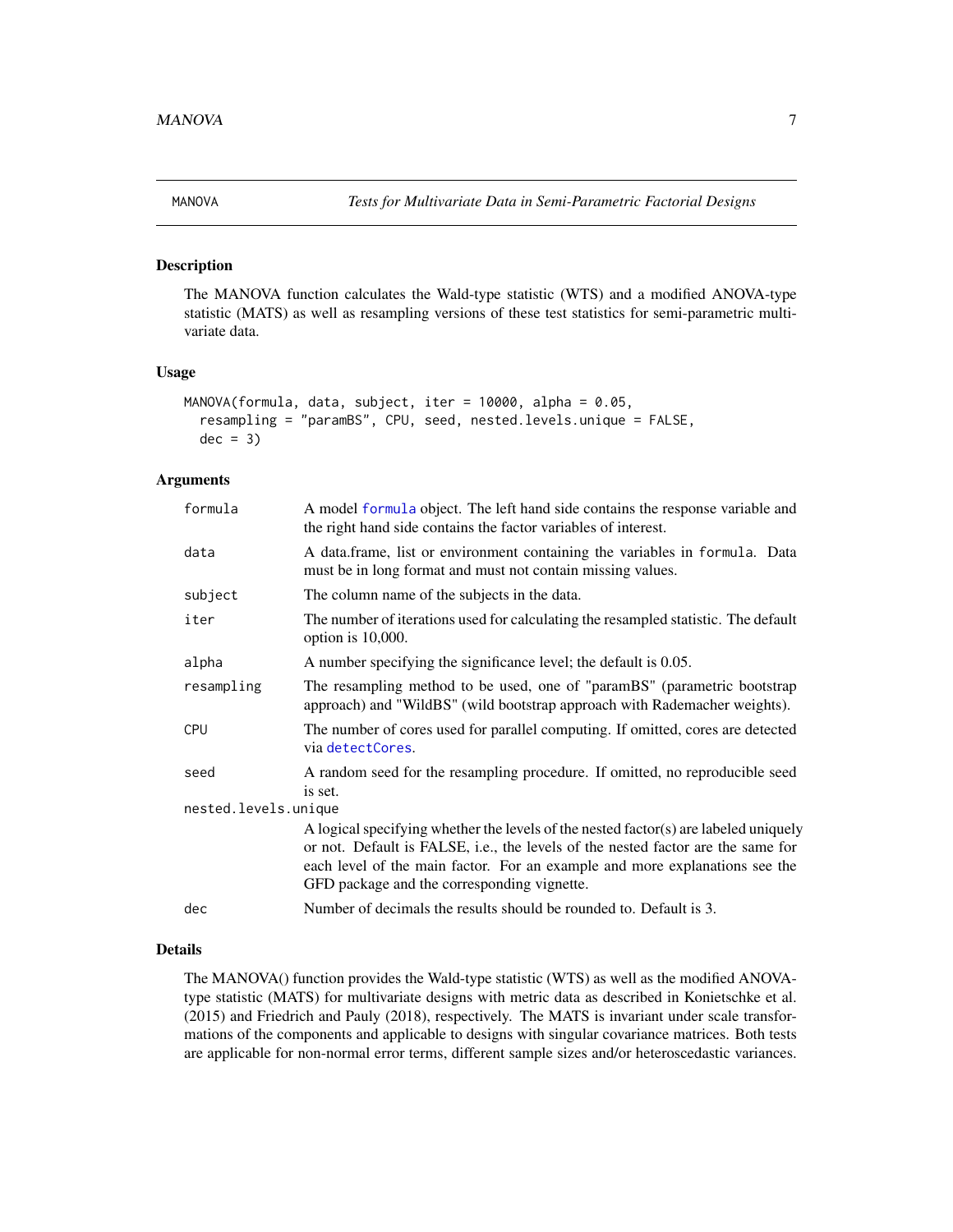<span id="page-7-0"></span>They are implemented for designs with an arbitrary number of crossed factors or for nested designs. In addition to the asymptotic p-values, the function also provides p-values based on resampling approaches.

#### Value

A MANOVA object containing the following components:

| Descriptive | Some descriptive statistics of the data for all factor level combinations. Dis-<br>played are the number of individuals per factor level combination and the vector<br>of means (one column per dimension). |
|-------------|-------------------------------------------------------------------------------------------------------------------------------------------------------------------------------------------------------------|
| Covariance  | The estimated covariance matrix.                                                                                                                                                                            |
| <b>WTS</b>  | The value of the WTS along with degrees of freedom of the central chi-square<br>distribution and p-value.                                                                                                   |
| <b>MATS</b> | The value of the MATS.                                                                                                                                                                                      |
| resampling  | p-values for the test statistic based on the chosen resampling approach.                                                                                                                                    |

# **NOTE**

The number of resampling iterations has been set to 10 in the examples due to run time restrictions on CRAN. Usually it is recommended to use at least 1000 iterations. For more information and detailed examples also refer to the package vignette.

#### References

Friedrich, S., Konietschke, F., and Pauly, M. (2019). Resampling-Based Analysis of Multivariate Data and Repeated Measures Designs with the R Package MANOVA.RM. The R Journal, 11(2), 380-400.

Konietschke, F., Bathke, A. C., Harrar, S. W. and Pauly, M. (2015). Parametric and nonparametric bootstrap methods for general MANOVA. Journal of Multivariate Analysis, 140, 291-301.

Friedrich, S., Brunner, E. and Pauly, M. (2017). Permuting longitudinal data in spite of the dependencies. Journal of Multivariate Analysis, 153, 255-265.

Bathke, A., Friedrich, S., Konietschke, F., Pauly, M., Staffen, W., Strobl, N. and Hoeller, Y. (2018). Testing Mean Differences among Groups: Multivariate and Repeated Measures Analysis with Minimal Assumptions. Multivariate Behavioral Research, 53(3), 348-359, Doi: 10.1080/00273171.2018.1446320.

Friedrich, S., Konietschke, F., Pauly, M. (2017). GFD - An R-package for the Analysis of General Factorial Designs. Journal of Statistical Software, 79(1), 1-18.

Friedrich, S., and Pauly, M. (2018). MATS: Inference for potentially singular and heteroscedastic MANOVA. Journal of Multivariate Analysis, 165, 166-179.

See Also

[RM](#page-15-1)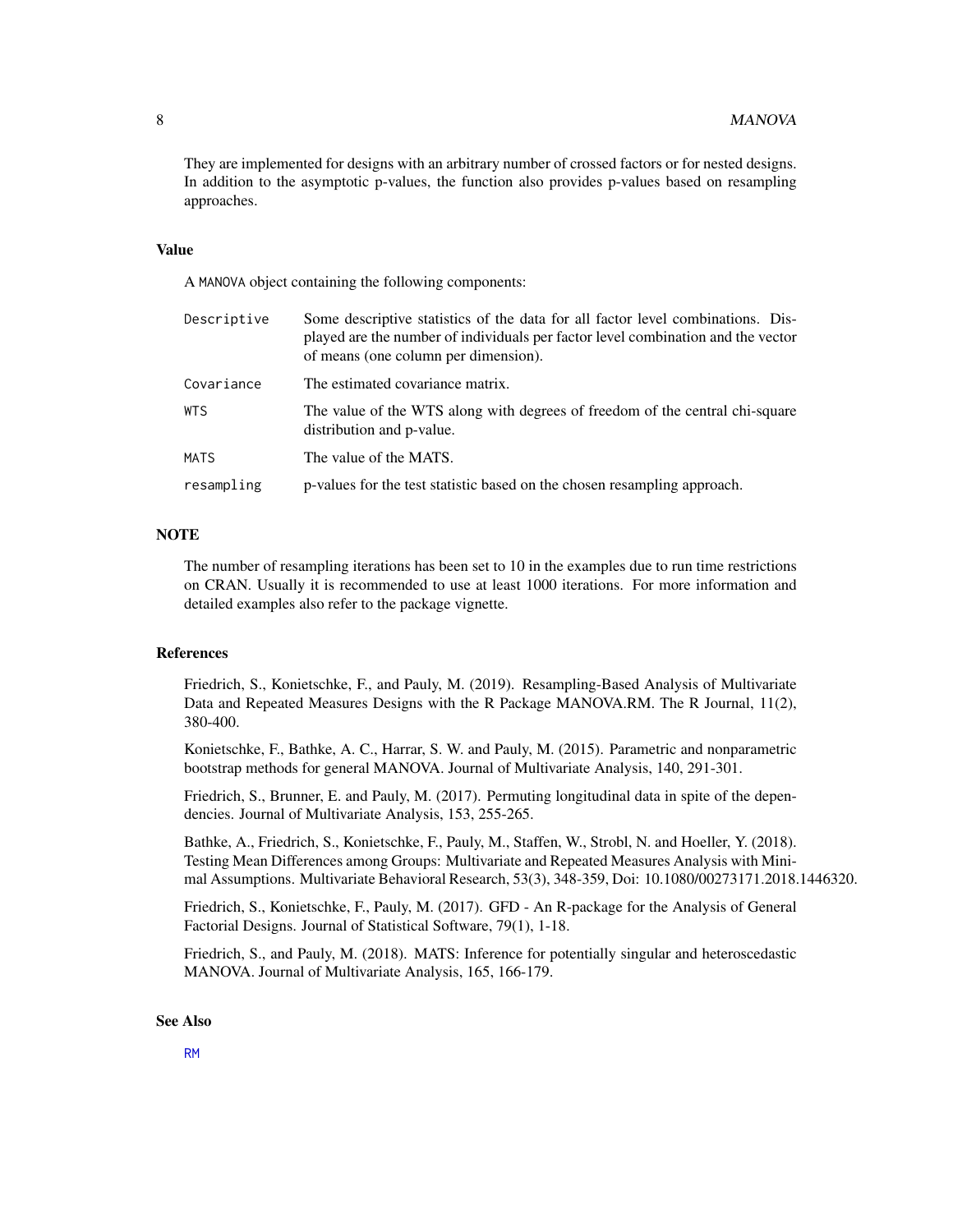# <span id="page-8-0"></span>MANOVA.wide 9

## Examples

```
data(EEG)
EEG_mod <- MANOVA(resp ~ sex * diagnosis,
                   data = EEG, subject = "id", resampling = "params",alpha = 0.05, iter = 10, CPU = 1)
summary(EEG_mod)
```
MANOVA.wide *Tests for Multivariate Data in Semi-Parametric Factorial Designs*

# Description

The MANOVA.wide function calculates the Wald-type statistic (WTS) and a modified ANOVAtype statistic (MATS) as well as resampling versions of these test statistics for semi-parametric multivariate data provided in wide format.

## Usage

```
MANOVA.wide(formula, data, iter = 10000, alpha = 0.05,
  resampling = "paramBS", CPU, seed, nested.levels.unique = FALSE,
  dec = 3, \ldots)
```

| formula              | A model formula object. The left hand side contains the matrix of response<br>variables and the right hand side contains the factor variables of interest.                                                                                                                                             |  |
|----------------------|--------------------------------------------------------------------------------------------------------------------------------------------------------------------------------------------------------------------------------------------------------------------------------------------------------|--|
| data                 | A data.frame, list or environment containing the variables in formula. Data<br>must be in wide format. Note: Lines containing missing values will be removed.                                                                                                                                          |  |
| iter                 | The number of iterations used for calculating the resampled statistic. The default<br>option is $10,000$ .                                                                                                                                                                                             |  |
| alpha                | A number specifying the significance level; the default is 0.05.                                                                                                                                                                                                                                       |  |
| resampling           | The resampling method to be used, one of "paramBS" (parametric bootstrap<br>approach) and "WildBS" (wild bootstrap approach with Rademacher weights).<br>The Wild Bootstrap is calculated for all test statistics.                                                                                     |  |
| <b>CPU</b>           | The number of cores used for parallel computing. If omitted, cores are detected<br>via detectCores.                                                                                                                                                                                                    |  |
| seed                 | A random seed for the resampling procedure. If omitted, no reproducible seed<br>is set.                                                                                                                                                                                                                |  |
| nested.levels.unique |                                                                                                                                                                                                                                                                                                        |  |
|                      | A logical specifying whether the levels of the nested factor(s) are labeled uniquely<br>or not. Default is FALSE, i.e., the levels of the nested factor are the same for<br>each level of the main factor. For an example and more explanations see the<br>GFD package and the corresponding vignette. |  |
| dec                  | Number of decimals the results should be rounded to. Default is 3.                                                                                                                                                                                                                                     |  |
| $\cdots$             | Not used yet.                                                                                                                                                                                                                                                                                          |  |
|                      |                                                                                                                                                                                                                                                                                                        |  |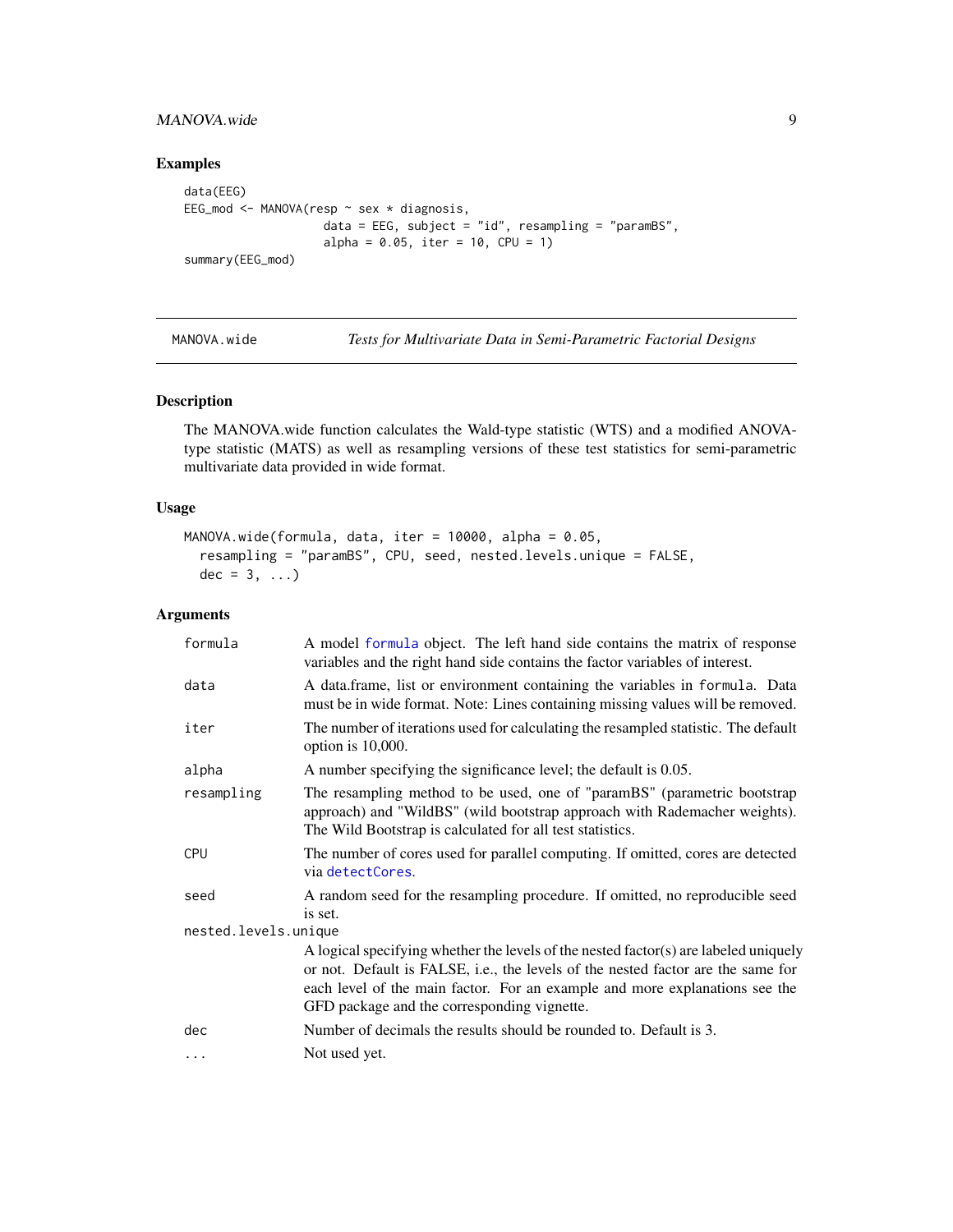#### Value

See [MANOVA](#page-6-1)

#### **NOTE**

The number of resampling iterations has been set to 100 in the examples due to run time restrictions on CRAN. Usually it is recommended to use at least 1000 iterations.

#### See Also

**[MANOVA](#page-6-1)** 

#### Examples

```
#Example on producing plastic film from Krzanowski (1998, p. 381), see \code{\link{manova.summary}}
tear <- c(6.5, 6.2, 5.8, 6.5, 6.5, 6.9, 7.2, 6.9, 6.1, 6.3,
          6.7, 6.6, 7.2, 7.1, 6.8, 7.1, 7.0, 7.2, 7.5, 7.6)
gloss <- c(9.5, 9.9, 9.6, 9.6, 9.2, 9.1, 10.0, 9.9, 9.5, 9.4,
           9.1, 9.3, 8.3, 8.4, 8.5, 9.2, 8.8, 9.7, 10.1, 9.2)
opacity <- c(4.4, 6.4, 3.0, 4.1, 0.8, 5.7, 2.0, 3.9, 1.9, 5.7,
             2.8, 4.1, 3.8, 1.6, 3.4, 8.4, 5.2, 6.9, 2.7, 1.9)
rate \langle -g1(2,10, \text{ labels} = c("Low", "High"))additive \leftarrow gl(2, 5, length = 20, labels = c("Low", "High"))
example <- data.frame(tear, gloss, opacity, rate, additive)
fit <- MANOVA.wide(cbind(tear, gloss, opacity) ~ rate * additive,
data = example, iter = 100, CPU = 1)
summary(fit)
```
MANOVARM *MANOVA.RM: A package for calculating test statistics and their resampling versions for heteroscedastic semi-parametric multivariate data or repeated measures designs.*

# **Description**

The MANOVA.RM package provides three important functions: MANOVA(), RM() and multRM() which will be explained in detail below.

#### MANOVA and MANOVA.wide function

The MANOVA() and MANOVA.wide() functions provide the Wald-type statistic (WTS) as well as a modified ANOVA-type statistic (MATS) as in Friedrich and Pauly (2018) for multivariate designs with metric data as described in Konietschke et al. (2015). These are applicable for non-normal error terms, different sample sizes and/or heteroscedastic variances. The MATS can even handle designs involving singular covariance matrices. The tests are implemented for designs with an arbitrary number of crossed factors or for nested designs. In addition to the asymptotic p-values, they also provide p-values based on resampling approaches (parametric or wild bootstrap). The

<span id="page-9-0"></span>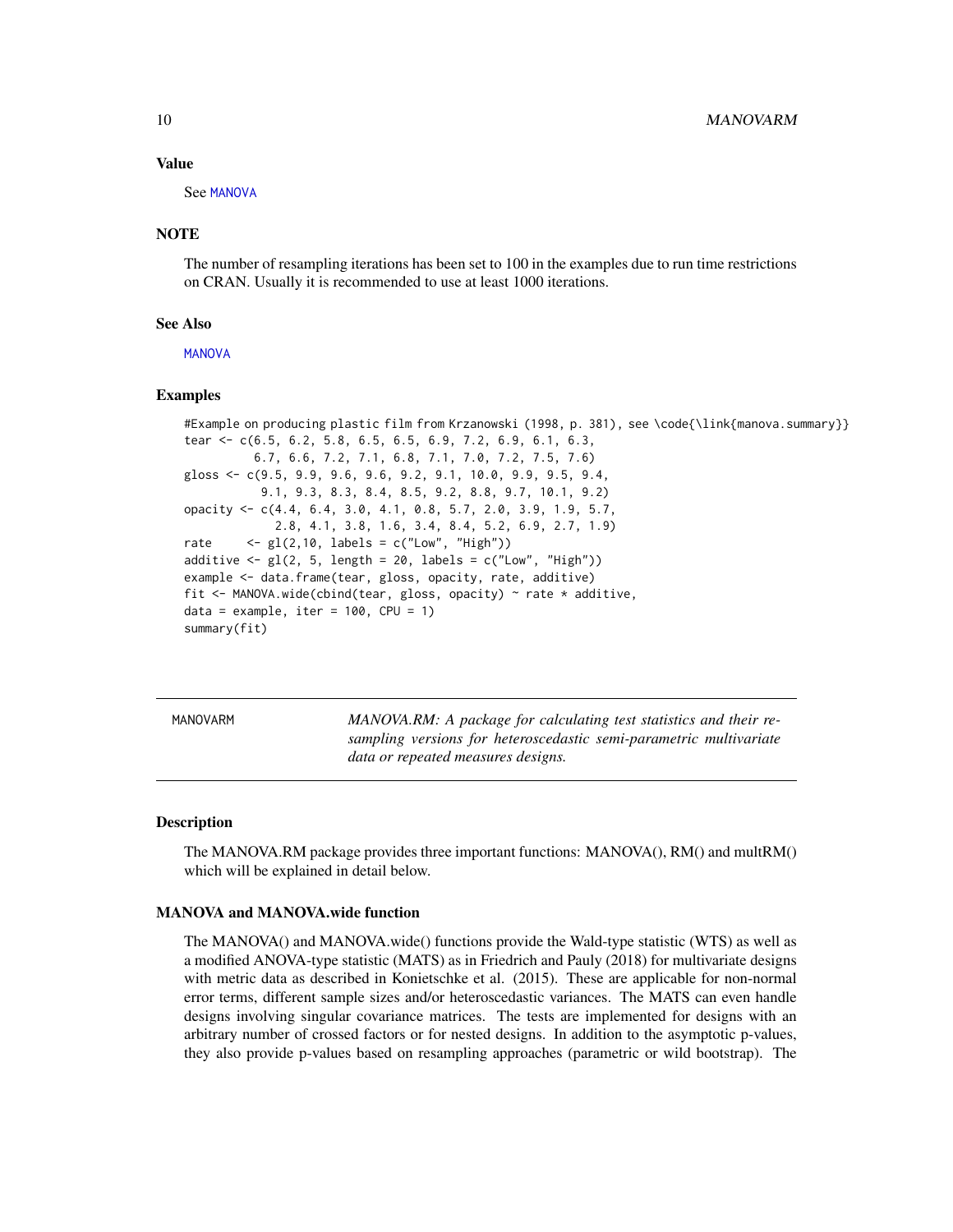#### <span id="page-10-0"></span> $m$ ult $RM$  11

difference between the two functions is the format of the data: For MANOVA(), the data needs to be in long format, while MANOVA.wide() is for data in wide format. For further details, see MANOVA and MANOVA.wide.

### RM function

The RM() function provides the Wald-type statistic (WTS) as well as the ANOVA-type statistic (ATS) for repeated measures designs with metric data as described in Friedrich et al. (2017). These are even applicable for non-normal error terms and/or heteroscedastic variances. It is implemented for designs with an arbitrary number of whole-plot and sub-plot factors and allows for different sample sizes. In addition to the asymptotic p-values, it also provides p-values based on resampling approaches (Permutation, parametric bootstrap, Wild bootstrap). For further details, see RM.

# multRM function

The multRM() function is a combination of the procedures above suited for multivariate repeated measures designs. It provides the WTS and the MATS along with p-values based on a parametric or a wild bootstrap approach.

#### References

Friedrich, S., Konietschke, F., and Pauly, M. (2019). Resampling-Based Analysis of Multivariate Data and Repeated Measures Designs with the R Package MANOVA.RM. The R Journal, 11(2), 380-400.

Konietschke, F., Bathke, A. C., Harrar, S. W. and Pauly, M. (2015). Parametric and nonparametric bootstrap methods for general MANOVA. Journal of Multivariate Analysis, 140, 291-301.

Friedrich, S., Brunner, E. and Pauly, M. (2017). Permuting longitudinal data in spite of the dependencies. Journal of Multivariate Analysis, 153, 255-265.

Friedrich, S., Konietschke, F., Pauly, M. (2016). GFD - An R-package for the Analysis of General Factorial Designs. Journal of Statistical Software, 79(1), 1-18.

Bathke, A., Friedrich, S., Konietschke, F., Pauly, M., Staffen, W., Strobl, N. and Hoeller, Y. (2018). Testing Mean Differences among Groups: Multivariate and Repeated Measures Analysis with Minimal Assumptions. Multivariate Behavioral Research. Doi: 10.1080/00273171.2018.1446320.

Friedrich, S., and Pauly, M. (2018). MATS: Inference for potentially singular and heteroscedastic MANOVA. Journal of Multivariate Analysis, 165, 166-179.

multRM *Tests for Repeated Measures in Multivariate Semi-Parametric Factorial Designs*

#### **Description**

The multRM() function calculates the Wald-type statistic (WTS) and the modified ANOVA-type statistic (MATS) as well as resampling versions of these test statistics for multivariate semi-parametric repeated measures designs.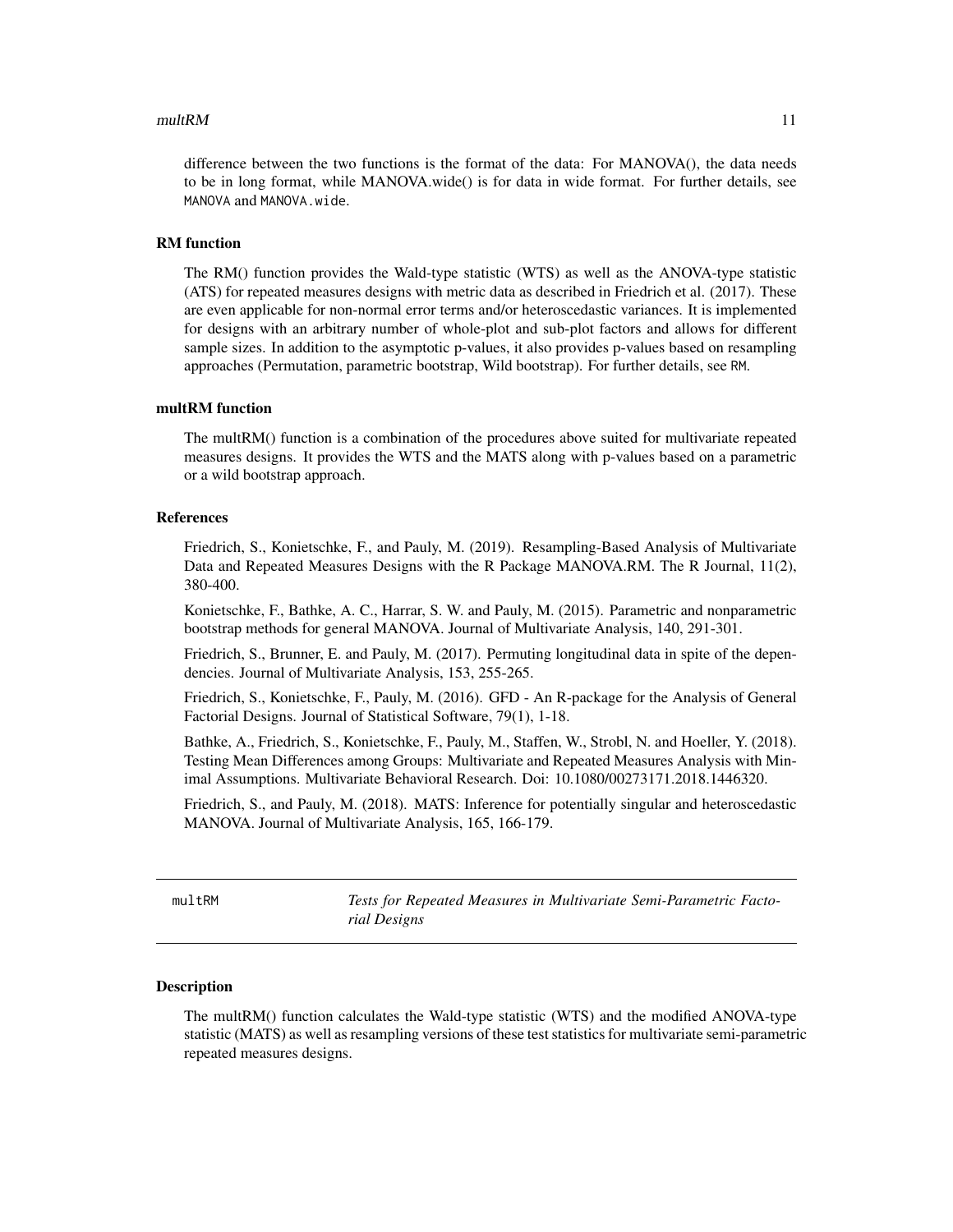#### <span id="page-11-0"></span>Usage

```
multRM(formula, data, subject, within, iter = 10000, alpha = 0.05,
  resampling = "paramBS", CPU, seed, dec = 3)
```
#### Arguments

| formula    | A model formula object. The left hand side contains the matrix of response<br>variables (using cbind()) and the right hand side contains the factor variables of<br>interest.       |
|------------|-------------------------------------------------------------------------------------------------------------------------------------------------------------------------------------|
| data       | A data.frame, list or environment containing the variables in formula. Data<br>must be in long format and must not contain missing values.                                          |
| subject    | The column name of the subjects in the data. NOTE: Subjects within different<br>groups of between-subject factors must have individual labels, see Details for<br>more explanation. |
| within     | Specifies the within-subject factor(s) in the formula.                                                                                                                              |
| iter       | The number of iterations used for calculating the resampled statistic. The default<br>option is $10,000$ .                                                                          |
| alpha      | A number specifying the significance level; the default is 0.05.                                                                                                                    |
| resampling | The resampling method to be used, one of "paramBS" (parametric bootstrap<br>approach) and "WildBS" (wild bootstrap approach with Rademacher weights).                               |
| <b>CPU</b> | The number of cores used for parallel computing. If omitted, cores are detected<br>via detectCores.                                                                                 |
| seed       | A random seed for the resampling procedure. If omitted, no reproducible seed<br>is set.                                                                                             |
| dec        | Number of decimals the results should be rounded to. Default is 3.                                                                                                                  |

#### Details

The multRM() function provides the Wald-type statistic as well as the modified ANOVA-type statistic (Friedrich and Pauly, 2018) for repeated measures designs with multivariate metric outcomes. These methods are even applicable for non-normal error terms and/or heteroscedastic variances. Implemented are designs with an arbitrary number of between-subject (whole-plot) and within-subject (sub-plot) factors and the methods allow for different sample sizes. In addition to the asymptotic p-values, p-values based on resampling approaches are provided. NOTE: The within-subject factors need to be specified in the function call (within =).

If subjects in different groups of the between-subject factor have the same id, they will not be identified as different subjects and thus it is erroneously assumed that their measurements belong to one subject. See [RM](#page-15-1) for more explanations and an example.

#### Value

A MANOVA object containing the following components:

Descriptive Some descriptive statistics of the data for all factor level combinations. Displayed are the number of individuals per factor level combination and the vector of means (one column per dimension).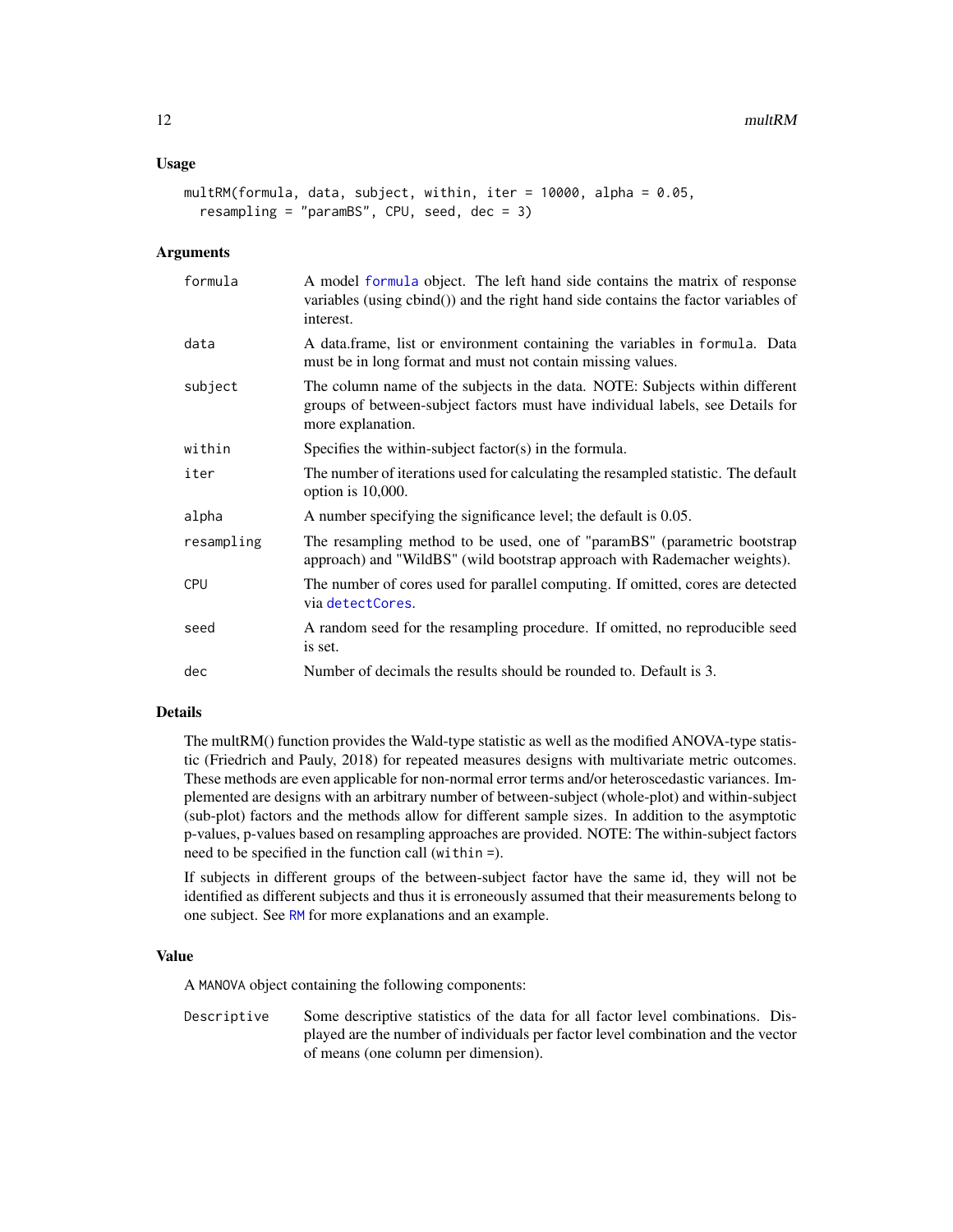#### <span id="page-12-0"></span> $o2cons$   $13$

| Covariance  | The estimated covariance matrix.                                                                          |
|-------------|-----------------------------------------------------------------------------------------------------------|
| <b>WTS</b>  | The value of the WTS along with degrees of freedom of the central chi-square<br>distribution and p-value. |
| <b>MATS</b> | The value of the MATS.                                                                                    |
| resampling  | p-values for the test statistic based on the chosen resampling approach.                                  |

# References

Friedrich, S., Brunner, E. and Pauly, M. (2017). Permuting longitudinal data in spite of the dependencies. Journal of Multivariate Analysis, 153, 255-265.

Bathke, A., Friedrich, S., Konietschke, F., Pauly, M., Staffen, W., Strobl, N. and Hoeller, Y. (2018). Testing Mean Differences among Groups: Multivariate and Repeated Measures Analysis with Minimal Assumptions. Multivariate Behavioral Research, 53(3), 348-359, Doi: 10.1080/00273171.2018.1446320.

Friedrich, S., Konietschke, F., Pauly, M. (2017). GFD - An R-package for the Analysis of General Factorial Designs. Journal of Statistical Software, 79(1), 1-18.

Friedrich, S., and Pauly, M. (2018). MATS: Inference for potentially singular and heteroscedastic MANOVA. Journal of Multivariate Analysis, 165, 166-179.

# See Also

[RM](#page-15-1), [MANOVA](#page-6-1)

#### Examples

```
## Not run:
data(EEG)
library(tidyr)
eeg <- spread(EEG, feature, resp)
fit <- multRM(cbind(brainrate, complexity) ~ sex * region, data = eeg,
              subject = "id", within = "region", iter = 200)
summary(fit)
```
## End(Not run)

o2cons *Oxygen Consumption of Leukocytes*

#### **Description**

A dataset containing measurements on the oxygen consumption of leukocytes in the presence and absence of inactivated staphylococci.

#### Usage

data(o2cons)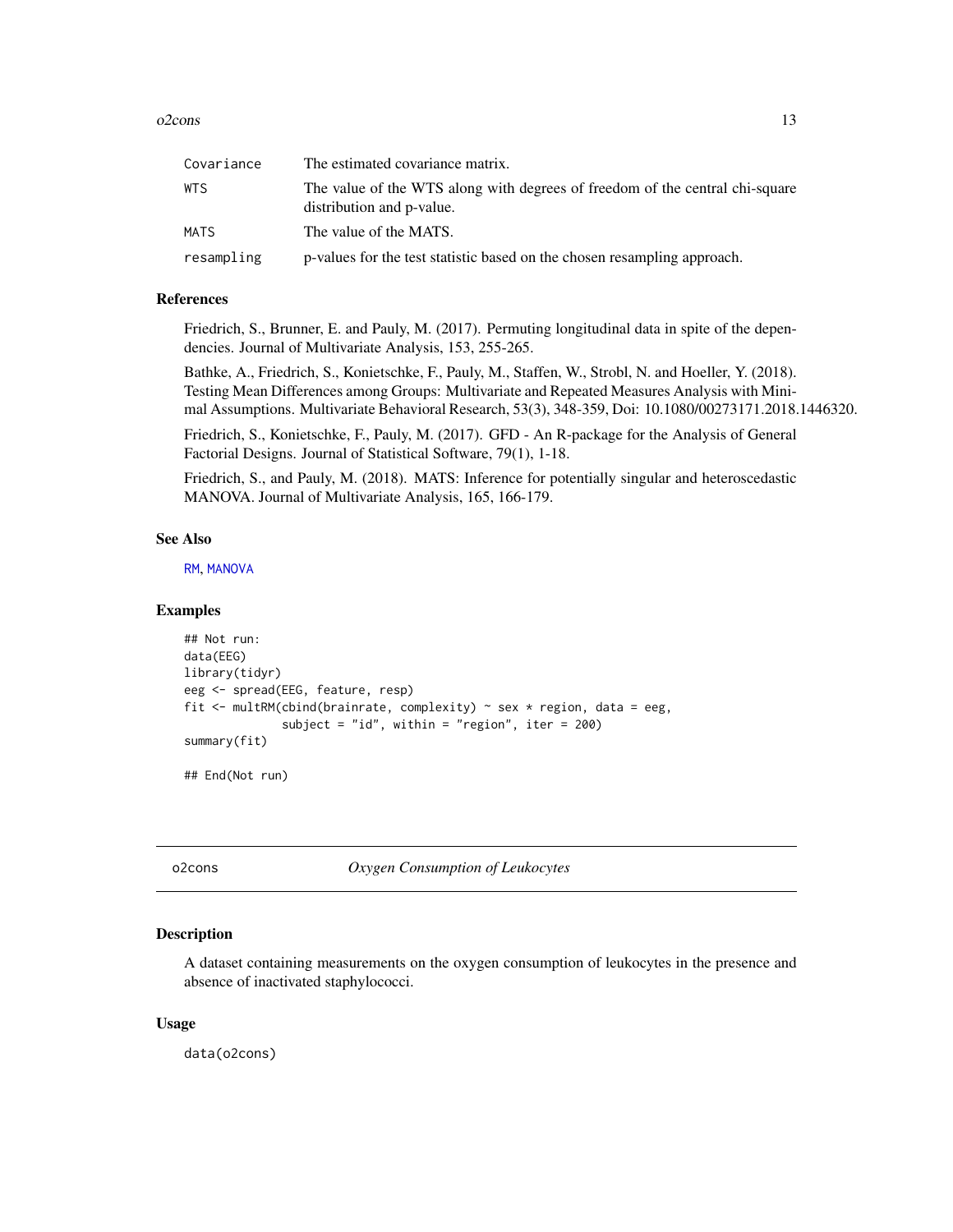# <span id="page-13-0"></span>Format

A data frame with 144 rows and 5 variables:

**O2** oxygen consumption of leukocytes in  $\mu$ l

Staphylococci whether or not inactivated staphylococci were added, 1 denotes yes, 0 no

Time the measurements were taken after 6, 12 and 18 minutes

Group the treatment group, either P for Placebo or V for Verum

Subject the subject id

#### Source

Friedrich, S., Brunner, E. & Pauly, M. (2017). Permuting longitudinal data in spite of the dependencies. Journal of Multivariate Analysis, 153, 255-265.

#### Examples

```
library(ggplot2)
ggplot(o2cons, aes(x=Group, y=O2)) + geom_point(alpha=0.5) + facet_grid(Staphylococci~Time) +
stat_summary(fun.y = mean, fun.ymin = min, fun.ymax = max, colour = "red")
```
plot.RM *Plot function for an RM object*

# Description

Generic plot function for RM objects: Returns a plot of the mean values along with confidence intervals for a factor (combination) specified by the user.

### Usage

```
## S3 method for class 'RM'
plot(x, CI.info = FALSE, ...)
```
#### Arguments

|          | An object of class RM                                                                                |
|----------|------------------------------------------------------------------------------------------------------|
| CI.info  | If Cl. info = TRUE, the mean values and confidence limits of the considered<br>contrast are printed. |
| $\cdots$ | Additional parameters to be passed to plot()                                                         |

#### Details

An additional argument factor can be used to specify the factor(s) used for plotting in two- and higher-way layouts. See the examples for details.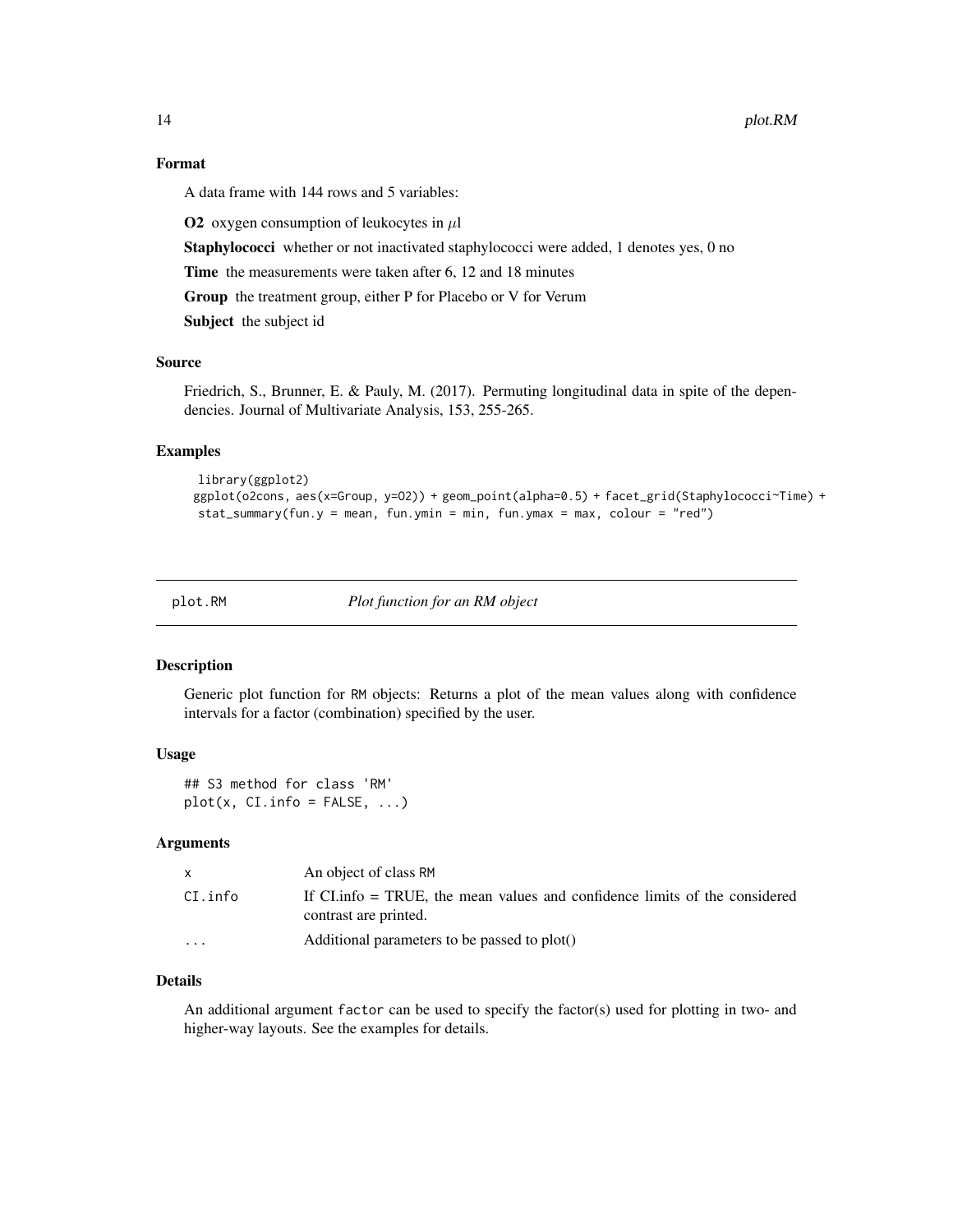<span id="page-14-0"></span>

Returns a short summary of the results (test statistics with p-values)

# Usage

```
## S3 method for class 'MANOVA'
print(x, \ldots)
```
# Arguments

| X                       | A MANOVA object                            |
|-------------------------|--------------------------------------------|
| $\cdot$ $\cdot$ $\cdot$ | Additional parameters (currently not used) |

| print.RM | Display an RM object |  |
|----------|----------------------|--|
|          |                      |  |

# Description

Returns a short summary of the results (test statistics with p-values)

# Usage

```
## S3 method for class 'RM'
print(x, \ldots)
```

| $\boldsymbol{\mathsf{x}}$ | An RM object                               |
|---------------------------|--------------------------------------------|
| $\cdots$                  | Additional parameters (currently not used) |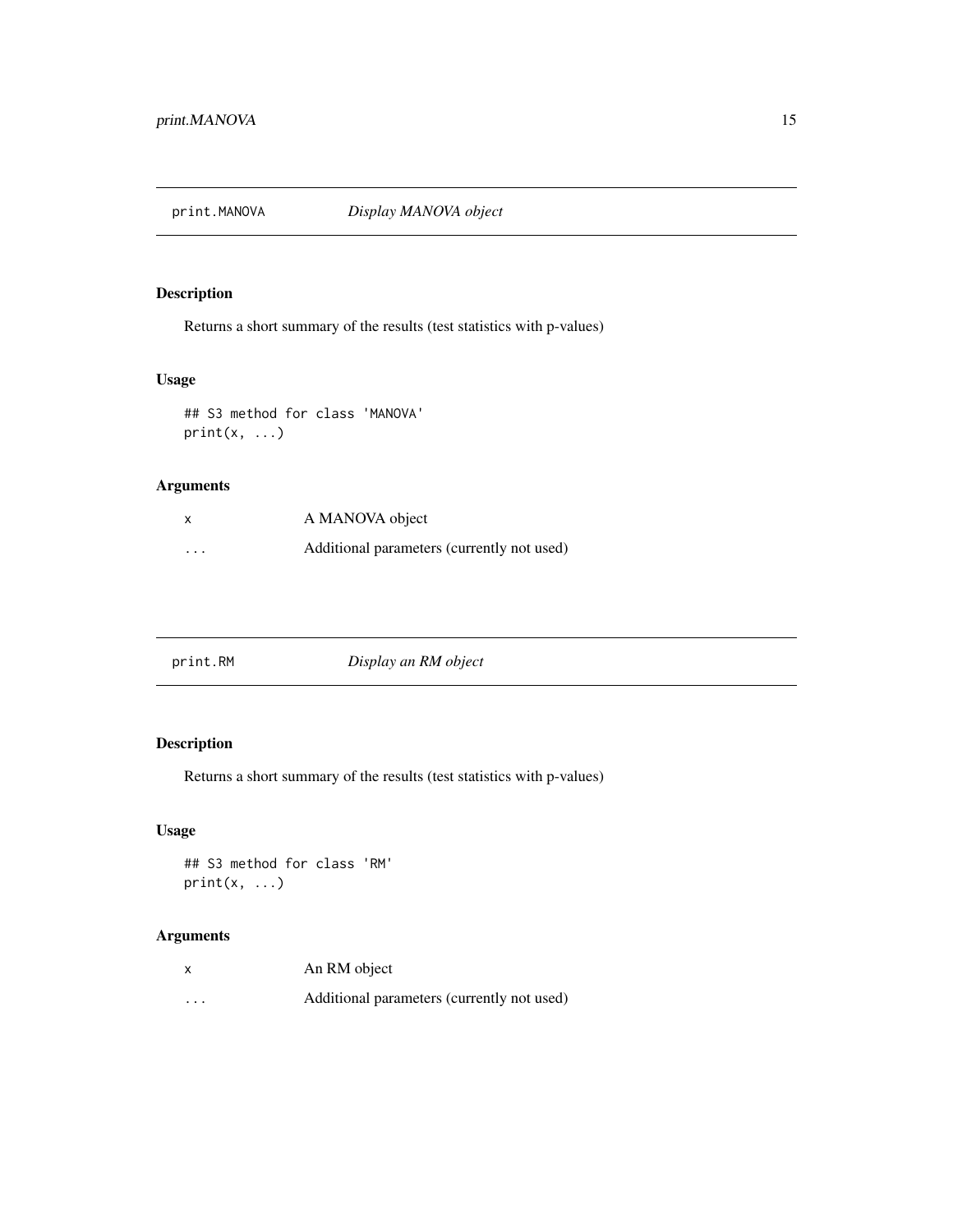<span id="page-15-1"></span><span id="page-15-0"></span>The RM() function calculates the Wald-type statistic (WTS), the ANOVA-type statistic (ATS) as well as resampling versions of these test statistics for semi-parametric repeated measures designs.

# Usage

```
RM(formula, data, subject, no.subf = 1, iter = 10000, alpha = 0.05,
 resampling = "Perm", CPU, seed, CI.method = "t-quantile", dec = 3)
```

| formula    | A model formula object. The left hand side contains the response variable and<br>the right hand side contains the factor variables of interest. An interaction term<br>must be specified. The within-subject factor(s) must be the last factor(s) in the<br>formula.              |
|------------|-----------------------------------------------------------------------------------------------------------------------------------------------------------------------------------------------------------------------------------------------------------------------------------|
| data       | A data.frame, list or environment containing the variables in formula. Data<br>must be in long format and must not contain missing values.                                                                                                                                        |
| subject    | The column name of the subjects in the data. NOTE: Subjects within different<br>groups of between-subject factors must have individual labels, see Details for<br>more explanation.                                                                                               |
| no.subf    | The number of within-subject factors in the data, default is 1.                                                                                                                                                                                                                   |
| iter       | The number of iterations used for calculating the resampled statistic. The default<br>option is 10,000.                                                                                                                                                                           |
| alpha      | A number specifying the significance level; the default is 0.05.                                                                                                                                                                                                                  |
| resampling | The resampling method to be used, one of "Perm" (randomly permute all ob-<br>servations), "paramBS" (parametric bootstrap approach) and "WildBS" (wild<br>bootstrap approach with Rademacher weights). Except for the Wild Bootstrap,<br>all methods are applied to the WTS only. |
| CPU        | The number of cores used for parallel computing. If omitted, cores are detected<br>via detectCores.                                                                                                                                                                               |
| seed       | A random seed for the resampling procedure. If omitted, no reproducible seed<br>is set.                                                                                                                                                                                           |
| CI.method  | The method for calculating the quantiles used for the confidence intervals, either<br>"t-quantile" (the default) or "resampling" (the quantile of the resampled WTS).                                                                                                             |
| dec        | Number of decimals the results should be rounded to. Default is 3.                                                                                                                                                                                                                |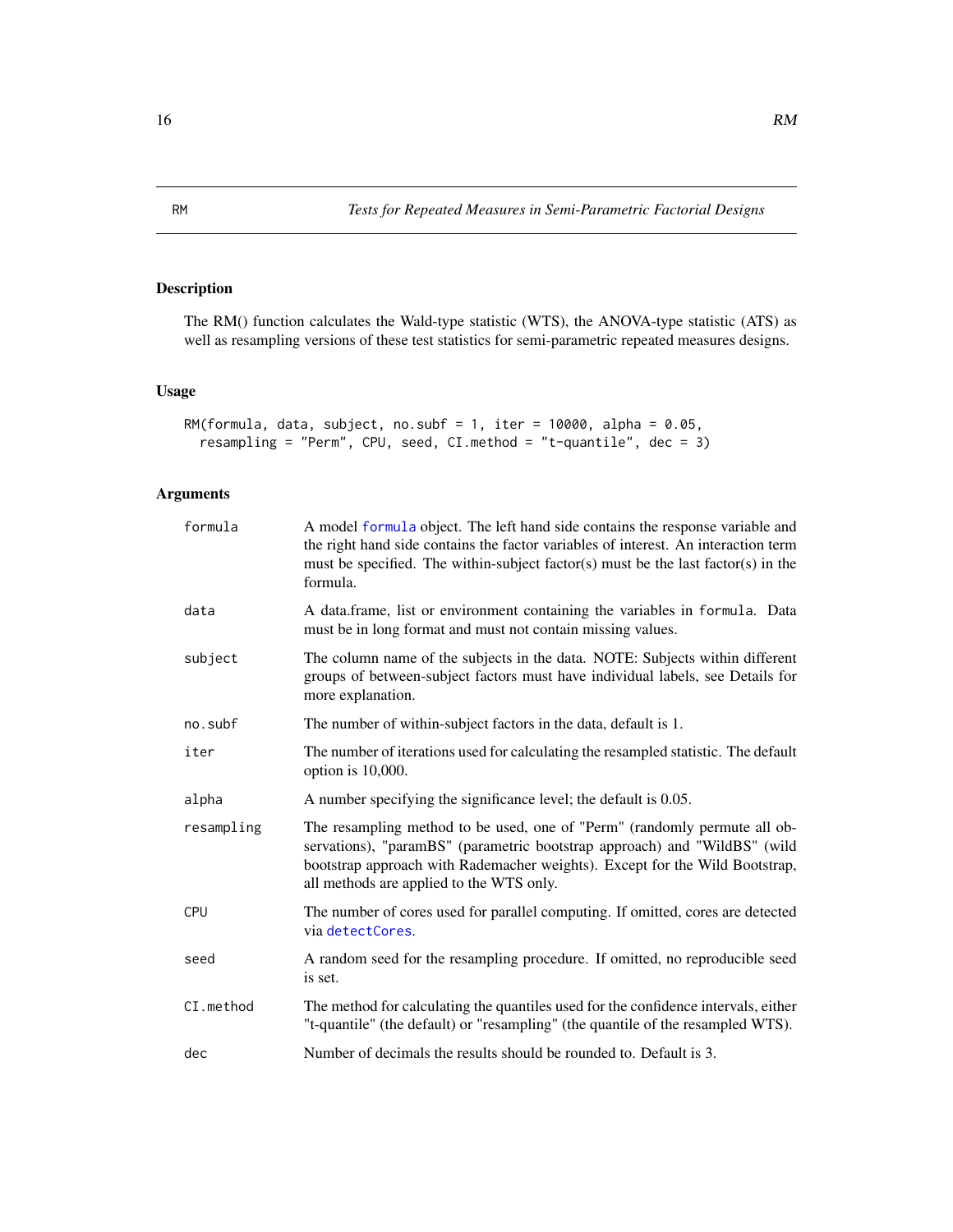#### Details

The RM() function provides the Wald-type statistic as well as the ANOVA-type statistic for repeated measures designs with metric data as described in Friedrich et al. (2017). These are even applicable for non-normal error terms and/or heteroscedastic variances. It is implemented for designs with an arbitrary number of between-subject (whole-plot) and within-subject (sub-plot) factors and allows for different sample sizes. In addition to the asymptotic p-values, it also provides p-values based on resampling approaches. NOTE: The number of within-subject factors needs to be specified in the function call. If only one factor is present, it is assumed that this is a within-subject factor (e.g. time).

If subjects in different groups of the between-subject factor have the same id, they will not be identified as different subjects and thus it is erroneously assumed that their measurements belong to one subject. Example: Consider a study with one between-subject factor "treatment" with levels verum and placebo and one within-subject factor "time" (4 measurements). If subjects in the placebo group are labeled 1-20 and subjects in the verum group have the same labels, the program erroneously assumes 20 individuals with 8 measurements each instead of 40 individuals with 4 measurements each.

#### Value

An RM object containing the following components:

| Descriptive | Some descriptive statistics of the data for all factor level combinations. Dis-<br>played are the number of individuals per factor level combination, the mean and<br>$100*(1\text{-alpha})\%$ confidence intervals (based on t-quantiles). |
|-------------|---------------------------------------------------------------------------------------------------------------------------------------------------------------------------------------------------------------------------------------------|
| Covariance  | The estimated covariance matrix.                                                                                                                                                                                                            |
| <b>WTS</b>  | The value of the WTS along with degrees of freedom of the central chi-square<br>distribution and corresponding p-value.                                                                                                                     |
| ATS.        | The value of the ATS, degrees of freedom of the central F distribution and the<br>corresponding p-value.                                                                                                                                    |
| resampling  | p-values for the test statistics based on the chosen resampling approach.                                                                                                                                                                   |

#### References

Friedrich, S., Konietschke, F., and Pauly, M. (2019). Resampling-Based Analysis of Multivariate Data and Repeated Measures Designs with the R Package MANOVA.RM. The R Journal, 11(2), 380-400.

Friedrich, S., Brunner, E. and Pauly, M. (2017). Permuting longitudinal data in spite of the dependencies. Journal of Multivariate Analysis, 153, 255-265.

Bathke, A., Friedrich, S., Konietschke, F., Pauly, M., Staffen, W., Strobl, N. and Hoeller, Y. (2018). Testing Mean Differences among Groups: Multivariate and Repeated Measures Analysis with Minimal Assumptions. Multivariate Behavioral Research, 53(3), 348-359, Doi: 10.1080/00273171.2018.1446320.

Friedrich, S., Konietschke, F., Pauly, M. (2017). GFD - An R-package for the Analysis of General Factorial Designs. Journal of Statistical Software, 79(1), 1-18.

### See Also

[GFD](#page-0-0), [nparLD](#page-0-0), [MANOVA](#page-6-1)

#### <span id="page-16-0"></span> $RM$  17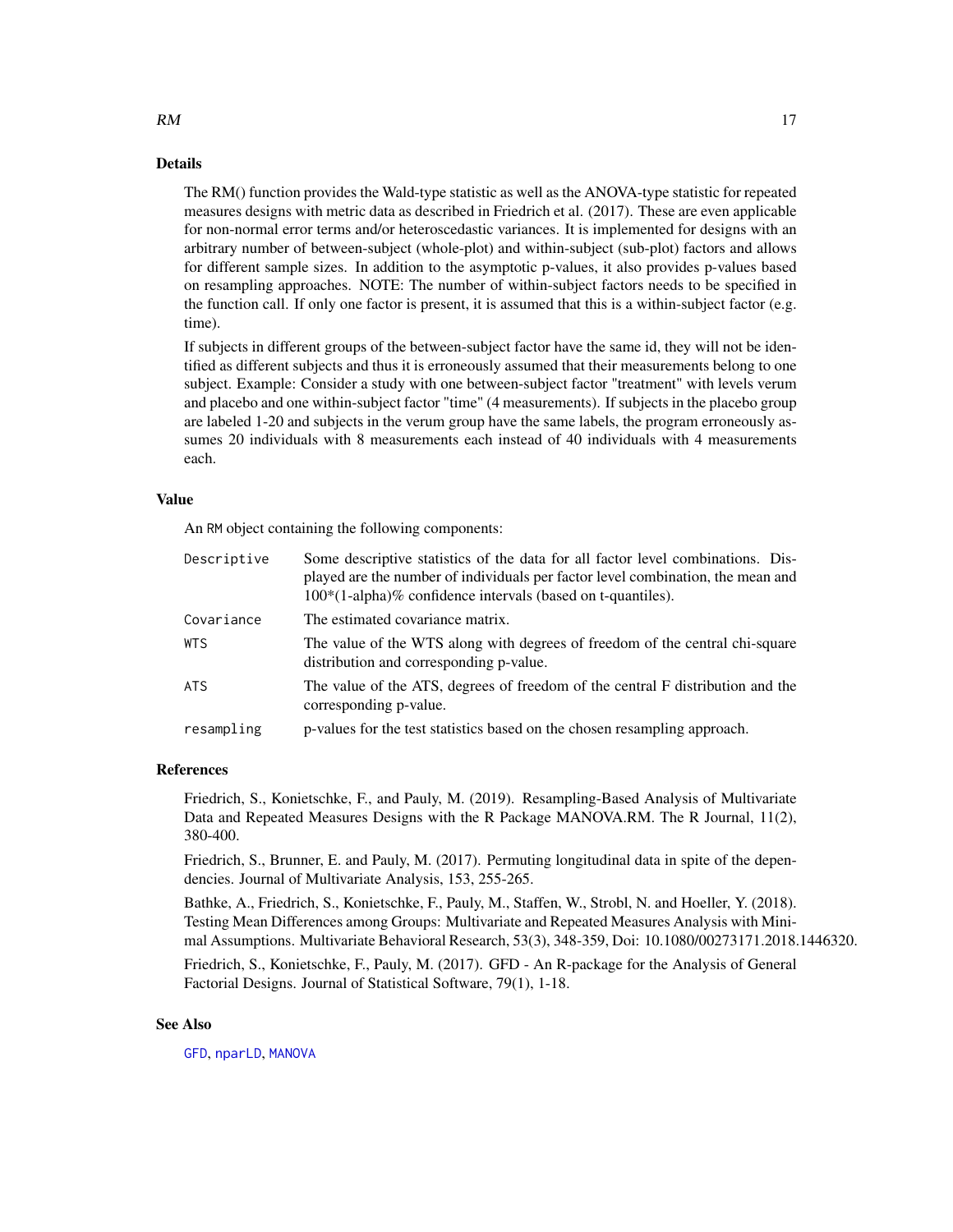# Examples

```
data(o2cons)
## Not run:
oxy \leq RM(02 \leq Group \star Staphylococci \star Time, data = o2cons,
            subject = "Subject", no.subf = 2, iter = 1000, resampling = "Perm", CPU = 1)summary(oxy)
plot(oxy, factor = "Group")
# For more details including the output of the examples also refer to the
# package vignette.
# using the EEG data, consider additional within-subjects factors 'brain region'
# and 'feature'
data(EEG)
EEG_model <- RM(resp ~ sex * diagnosis * feature * region,
               data = EEG, subject = "id", no.subf = 2, resampling = "WildBS",
               iter = 1000, alpha = 0.01, CPU = 4, seed = 987, dec = 2)
summary(EEG_model)
## End(Not run)
```
simCI *Multivariate post-hoc comparisons and simultaneous confidence intervals for contrasts in multivariate factorial designs*

#### Description

Multivariate post-hoc comparisons and simultaneous confidence intervals for contrasts in multivariate factorial designs

#### Usage

```
simCI(object, contrast, content = NULL, type = NULL, base = 1,interaction = TRUE, factor = NA, silent = FALSE, ...)
```

| object   | A MANOVA object.                                                                                                                                                                                                                                 |
|----------|--------------------------------------------------------------------------------------------------------------------------------------------------------------------------------------------------------------------------------------------------|
| contrast | The contrast matrix of interest, can either be "pairwise" or "user-defined".                                                                                                                                                                     |
| contmat  | If contrast = "user-defined", the contrast matrix must be specified here. Note<br>that its rows must sum to zero.                                                                                                                                |
| type     | If contrast is "pairwise", the type of the pairwise comparison must be specified<br>here. Calculation is based on the contrMat function in package multcomp, see<br>the corresponding help page for details on the types of contrasts available. |
| base     | An integer specifying which group is considered the baseline group for Dunnett<br>contrasts, see contrMat.                                                                                                                                       |

<span id="page-17-0"></span>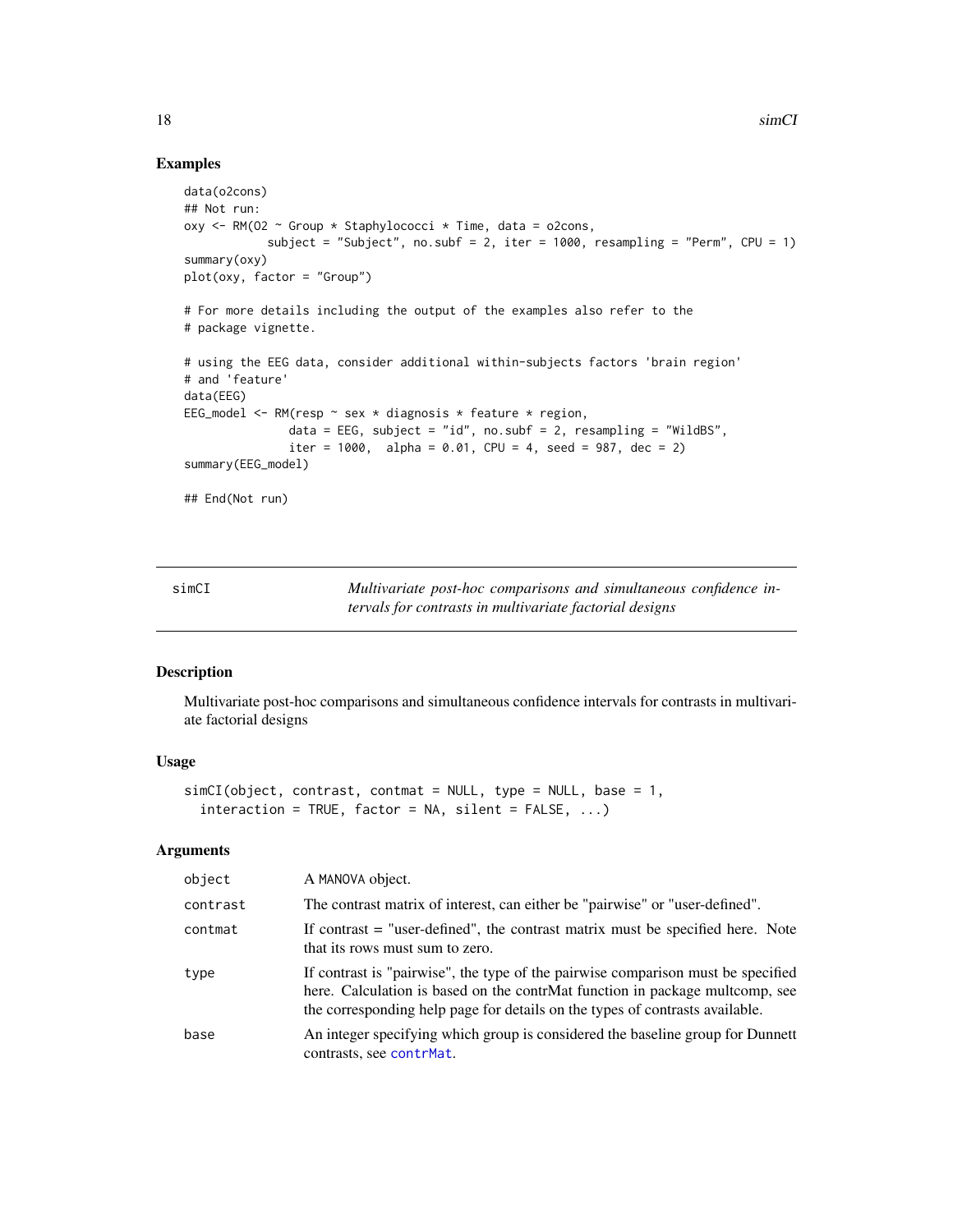<span id="page-18-0"></span>

| interaction | Logical. If interaction = FALSE in models with more than one factor, the factor<br>of interest for the post-hoc analysis must be specified. Default is TRUE, which<br>means post-hoc tests are performed for all factor level combinations. |
|-------------|---------------------------------------------------------------------------------------------------------------------------------------------------------------------------------------------------------------------------------------------|
| factor      | Only needed if interaction = FALSE. Specifies the factor for which post-hoc<br>analysis are requested.                                                                                                                                      |
| silent      | Set to TRUE to suppress output.                                                                                                                                                                                                             |
| $\cdots$    | Not used yet.                                                                                                                                                                                                                               |

# Details

The simCI() function computes the multivariate p-values for the chosen contrast of the multivariate mean vector based on the bootstrap version of the sum statistic. Details on this test can be found in Friedrich and Pauly (2018). Furthermore, confidence intervals for summary effects (i.e., averaged over each dimension), also based on the bootstrap version of the sum statistic, are returned as well.

#### Value

Multivariate p-values and simultaneous confidence intervals for the chosen contrasts.

#### References

Friedrich, S., and Pauly, M. (2018). MATS: Inference for potentially singular and heteroscedastic MANOVA. Journal of Multivariate Analysis, 165, 166-179.

#### See Also

[contrMat](#page-0-0)

summary.MANOVA *Summarizing a MANOVA object*

#### Description

Returns a summary of the results including mean vectors and sample sizes for all groups as well as test statistics with degrees of freedom and p-values

#### Usage

## S3 method for class 'MANOVA' summary(object, ...)

| object   | A MANOVA object                            |
|----------|--------------------------------------------|
| $\cdots$ | Additional parameters (currently not used) |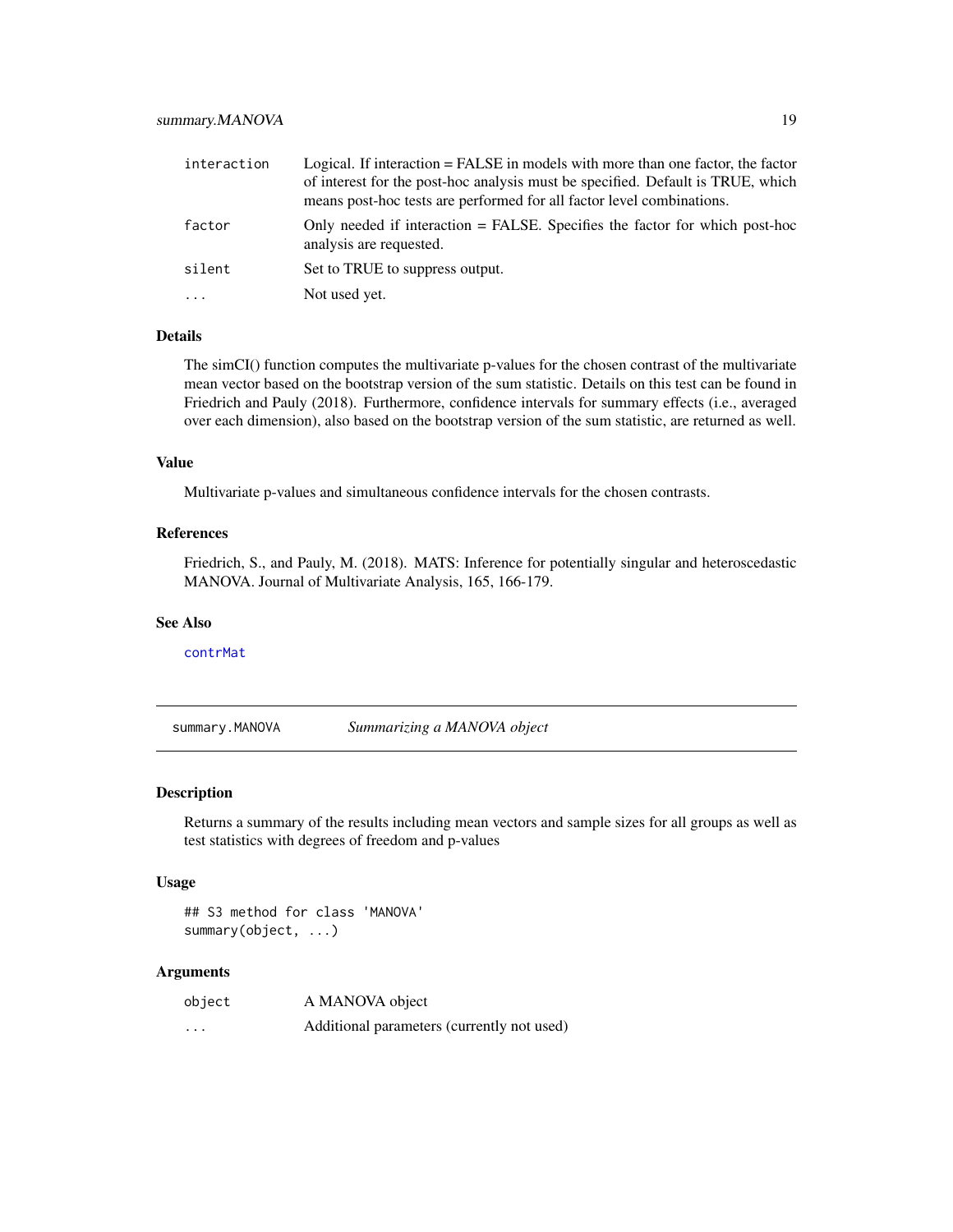<span id="page-19-0"></span>

Returns a summary of the results including mean values, variances and sample sizes for all groups as well as test statistics with degrees of freedom and p-values

# Usage

## S3 method for class 'RM' summary(object, ...)

| object | An RM object                               |
|--------|--------------------------------------------|
| .      | Additional parameters (currently not used) |